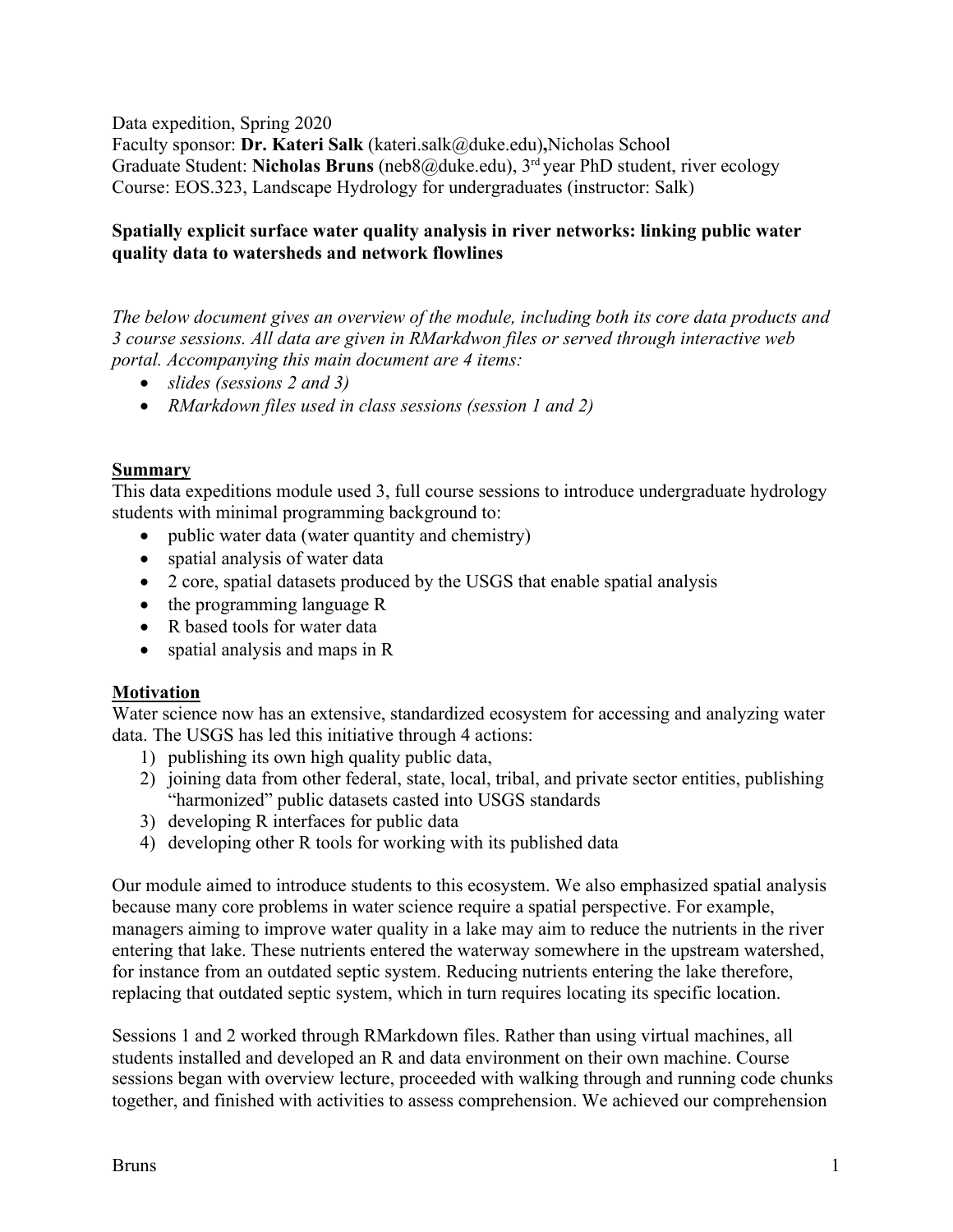assessment by giving students questions that required modification and running of existing code. We found that this "template based", or "cut and paste" based approach was successful, especially on our second session, as it allowed students with minimal previous coding experience to gain exposure to the potential of programming, public data, and programming based spatial analysis. Our intended approach, however, was designed for, and indeed required, in-person circulation by the instructors to trouble-shoot installation differences. Therefore, when our third planned session occurred in the surprise remote conditions of spring 2020, we shifted from using R as planned to using a pre-built tool for interacting with water chemistry data. Specifically, we used a wonderful visualization dashboard (that actually began as an IID, Data+ project):

Ecosystem Data Visualization at the Hubbard Brooke long term ecological research station.

Our final sessions emphasized the "so what"—what would we want to do with data?

#### **Topic list by session**

*Session 1 (intro day)*

- Introduction to R
- Installation checks on student machines
- Spatial analysis and map making in R,
- Watershed boundaries and the "Watershed Boundary" dataset

*Evaluation: Students began with a specific spatial location, were tasked to produce an interactive map of the nested watersheds it belongs to (figure 1), and then answer questions on the limitations in the watershed boundary dataset. What are assumptions it makes when describing space, and what are their strengths and weaknesses?*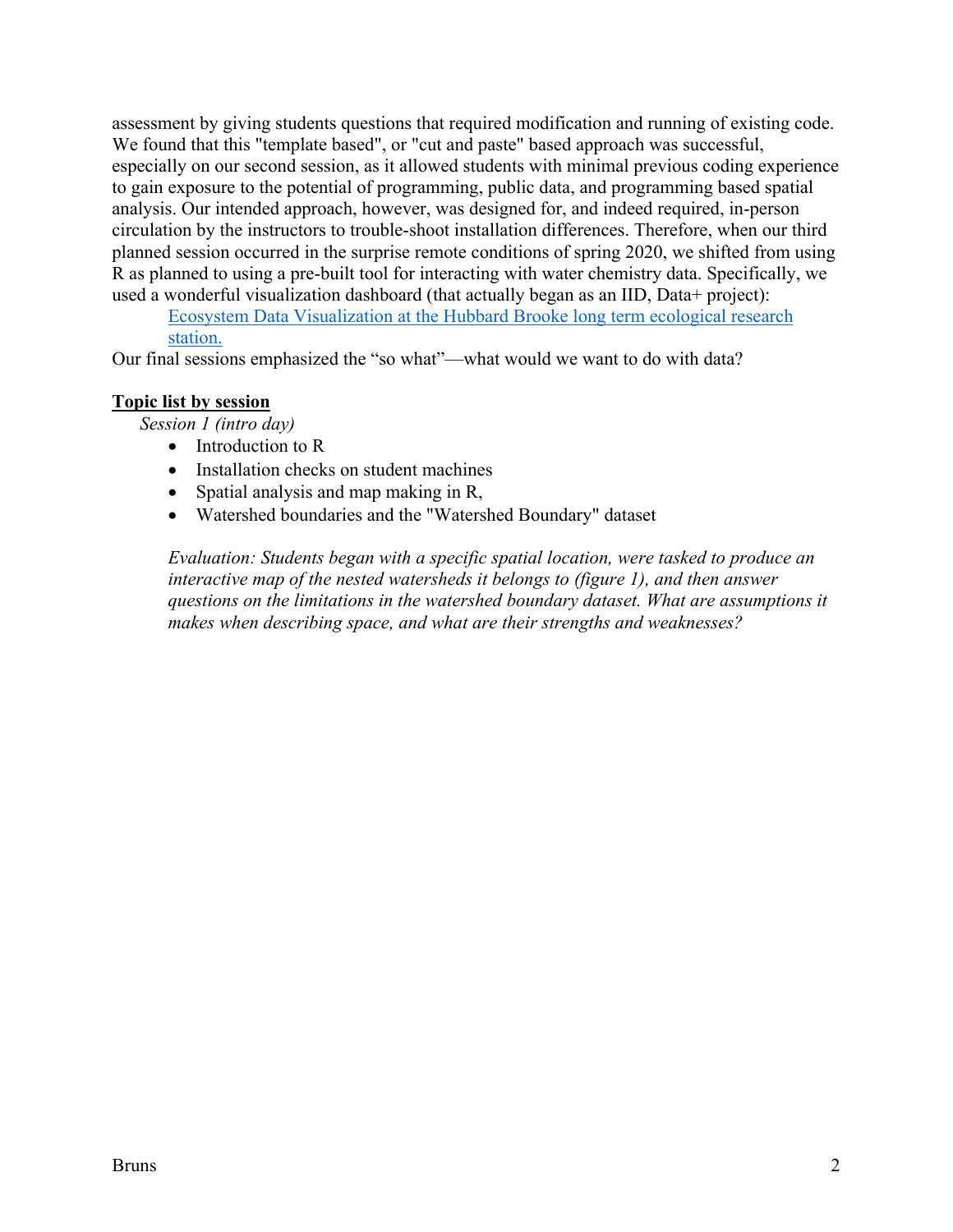

*Figure 1: screenshot of assignment outcome in session 1, map of nested watershed that a specific location belongs too. Shown above is Duke campus.*

*Session 2 (river network day)*

- River networks, and how network structure impacts time series of water quantity
- The "NHD" dataset of river networks
- Comparison of NHD network data to water quantity time series

*Evaluation: students began with a water quantity time series at a location (USGS data), were tasked to visualize the upstream drainage network draining to that point (NHD data, figure 2), and then had to answer qualitative questions comparing hydrographs to their upstream river networks (NHD)*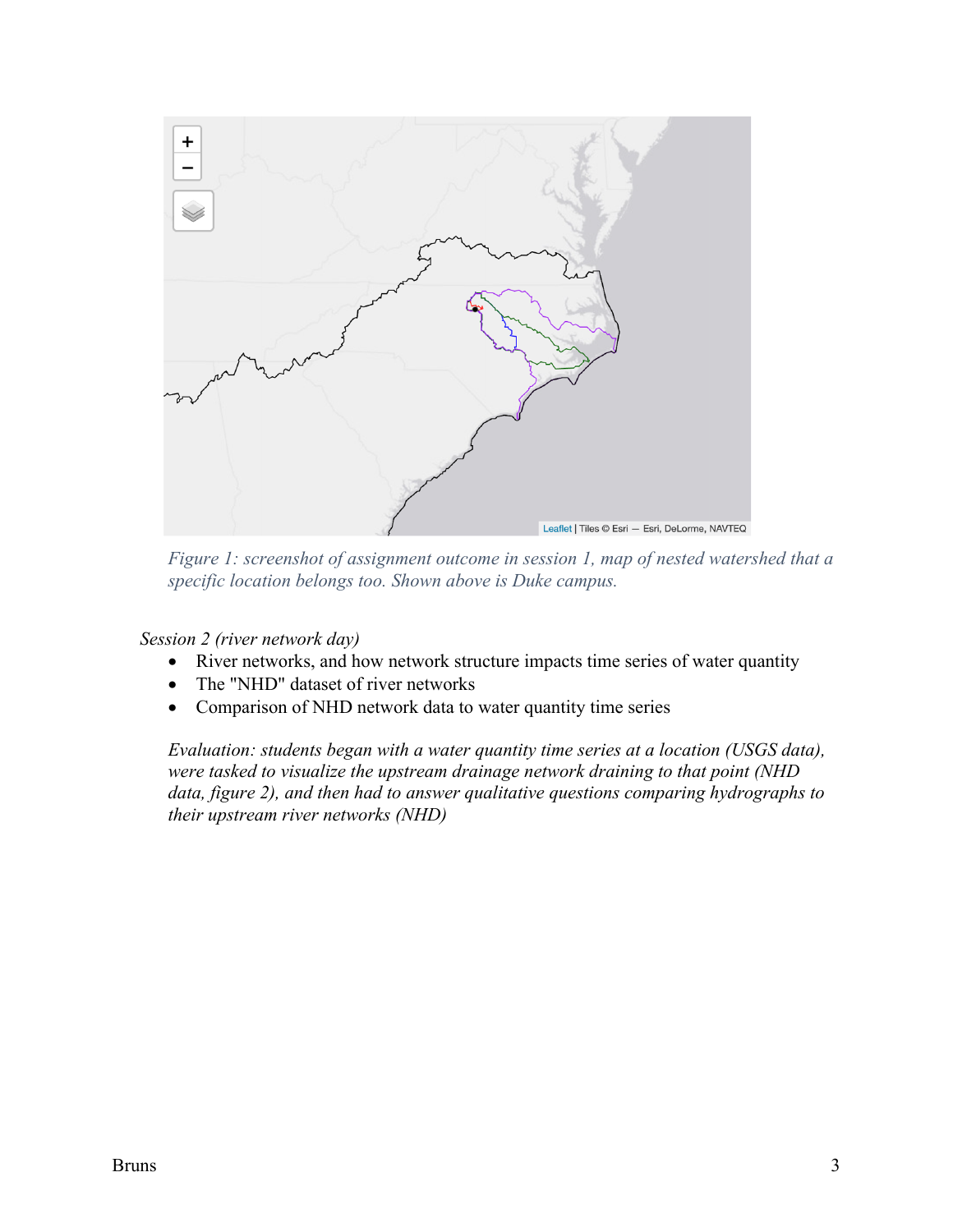

*Figure 2: screenshot of assignment outcome in session 2, visualization of the river network draining to a USGS measurement gage.*

*Session 3 (water chemistry day):* 

• inferring process from river chemistry time series

*Evaluation: students were tasked to make observations of features in time series produced from a large-scale ecosystem manipulation, and present to the group hypothesized processes responsible for time series features.* 



*Figure 3: screenshot of dashboard interface, here showing a visualization of long-term nitrate concentrations in water leaving a small watershed. This final lesson used skills*